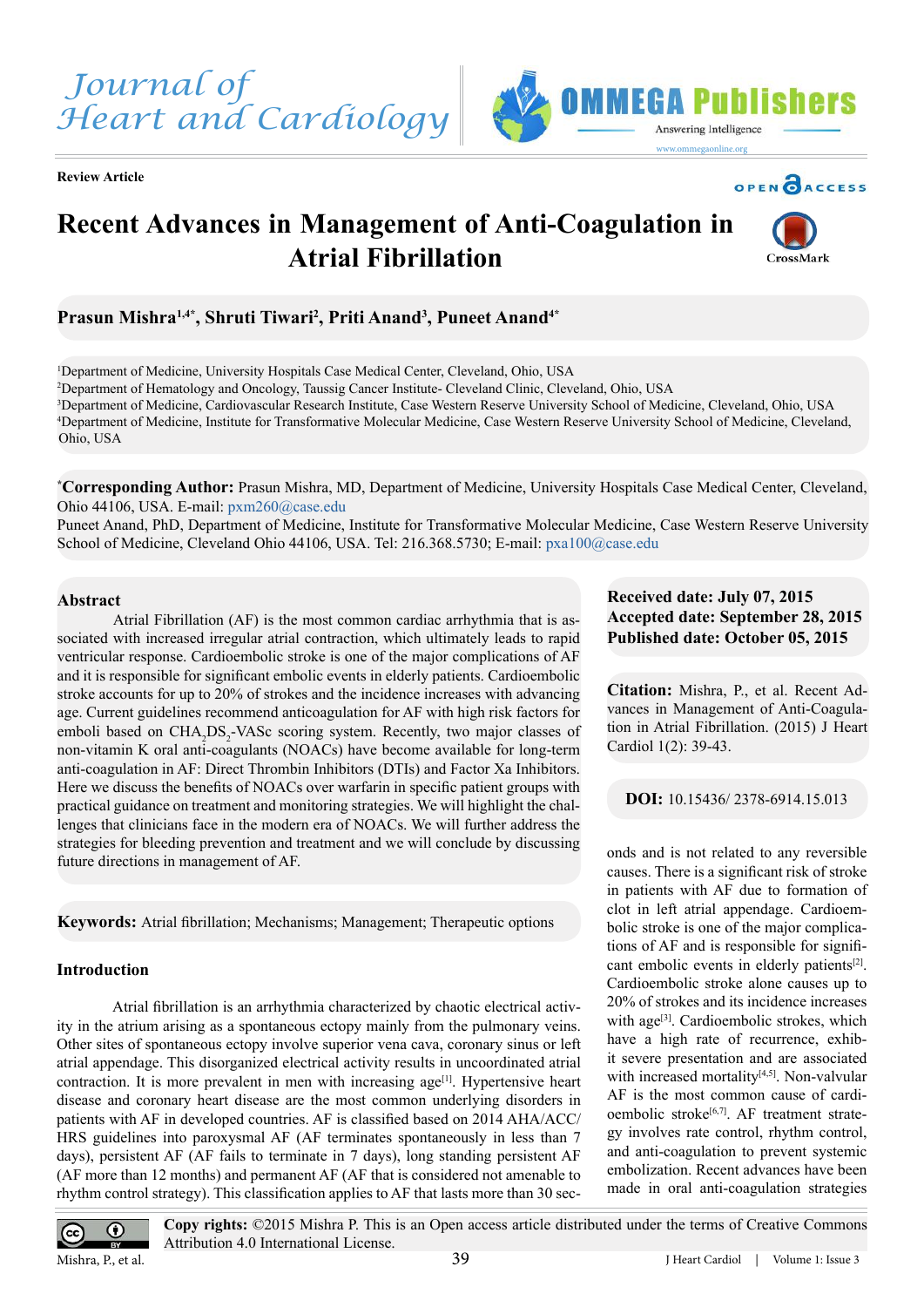

to prevent cardioembolic stroke in patients with AF. There are several scoring methods developed over the years to estimate the risk of embolic stroke from AF. The latest scoring system is  $CHAD<sub>2</sub>DS<sub>2</sub> - VASC on which current guidelines for anti-co$ agulation are based. Specifically, this scoring system includes congestive heart failure/left ventricle dysfunction, hypertension, age (more than 65 years), diabetes mellitus, prior stroke/TIA or thromboembolism, peripheral vascular disease or coronary artery disease, and sex; these parameters are considered determinants of thromboembolic strok[e\[8\]](#page-3-1).

For non-valvular AF with  $CHA_2DS_2$ -VASc score of 2 or more the benefits of oral anti-coagulation therapy (OAC) exceed risks as described in several studies[\[9-12\]](#page-3-2). Score of 1 entails various approaches for anti-coagulation depending on several factors including, but not limited to, patient's age, safety, bleeding risks, etc. For patients with score of 0, the risk of anti-coagulation outweighs the benefits, and therefore the use of anti-coagulation is not recommended. Based on these findings, OAC is class 1 indication for patients with  $\text{CHA}_{2}\text{DS}_{2}$ -VASc score of 2 or more[\[13,14\].](#page-3-3)

#### **Benefits of New Non-Vitamin K Oral Anti-Coagulants**

Traditionally, warfarin has been the drug of choice for long term anti-coagulation in AF after initial bridging with heparin. Recently, newer non-vitamin K oral anti-coagulants (NOACs) have become available for long term anti-coagulation in AF. These drugs inactivate both circulating and clot bound activated coagulation factors (Figure). The two major classes of NOAC are direct thrombin inhibitors (DTIs) and factor Xa inhibitors. Parenteral direct thrombin inhibitors include bivalirudin, argatroban and lepirudin, whereas oral direct thrombin inhibitors include dabigatran. Oral factor Xa inhibitors include apixaban, rivaroxaban, and edoxaban. Dabigatran is the only DTI approved for anti-coagulation therapy in AF[\[15\].](#page-3-4) Factor Xa inhibitors approved for anti-coagulation in AF are apixaban, edoxaban and rivaroxaban $[16-18]$ , and currently these drugs are approved only for non-valvular AF.



**Figure:** The coagulation cascade illustrating the tissue injury (extrinsic) and contact (intrinsic) pathways. Factor Xa inhibitors such as Rivaroxaban and apixaban demonstrate selective inhibition of both free and clot-bound factor Xa, whereas other factor Xa inhibitors such as fondaparinux and heparin/low-molecular-weight heparin (LMWH) indirectly inhibits Xa by activating antithrombin, which is an inhibitor of Xa. Direct thrombin inhibitors such as dabigatran inhibit both free and clot-bound thrombin as well as thrombin-induced platelet aggregation. Warfarin mediates inhibition (indirect) of generation of active forms of factor II, VII, IX, and X.

Accumulating body of evidence indicates a superior risk-benefit profile for NOACs[\[15-19\]](#page-3-4). Pooled analysis of NOACs trials in the prevention of stroke in patients with AF demonstrated that in comparison to warfarin these agents resulted in significant reductions in stroke or systemic embolic events, reduced intracranial hemorrhage and all-cause mortality (NAOCs and warfarin exhibited similar extent of major bleeding)<sup>[20]</sup>. All NO-ACs have increased rates of gastrointestinal bleeding with the exception of apixaban. These warfarin alternatives offer several advantages over traditional warfarin treatment. One of the biggest advantages is that unlike warfarin these agents do not need frequent blood tests to adjust dosage, thereby providing a huge convenience to both patients and physicians. Other frequently encountered issue with warfarin is the difficulty in achieving therapeutic INR, which renders the protection offered by anticoagulation ineffective<sup>[21,22]</sup>. These newer drugs mitigate this issue to a large extent as these do not need frequent blood tests and dose adjustments. Also, these drugs do not induce anti-platelet antibodies, thereby making them beneficial in circumstances where heparin is contra-indicated. Consequently, NOACs are preferred for anti-coagulation except in certain circumstances where the patient is already on warfarin with stable INR, valvular AF or when the patient cannot take NOAC due to compliance or cost issues, severe chronic kidney disease, contra-indicated with enzyme inducing anti-epileptic drugs and protease inhibitor anti-retroviral drugs, prosthetic heart valve and pregnancy.

One of the major concerns with use of NOAC is the lack of specific reversal agent. This issue is partly offset by the fact that these drugs have significantly reduced risk of intracranial hemorrhage compared to warfarin and have shorter halve lives, therefore prolonged bleeding is unlikely unless it is due to other underlying conditions or predispositions. In fact, pooled analysis of the trials of the NOACs in the prevention of stroke in patients with AF demonstrated a 52% reduction in ICH with these agents versus warfarin (relative risk  $0.48$ ; P $> 0.001$ )<sup>[20]</sup>. Evaluation of a US Department of Defense database of a large population of patients (more than 27,000) taking rivaroxaban revealed that major bleeding rate was 2.8 per 100 patient/years<sup>[23]</sup>.

#### **Management of NOACs**

NOACs do not require laboratory monitoring but frequent monitoring of renal function is needed in cases of chronic kidney disease. As far as renal clearance is concerned, DTIs are efficiently cleared by kidneys as compared to factor Xa inhibitors. Specifically, renal clearance rate is 80% for dabigatran whereas it is 50%, 35% and 27% for edoxaban, rivaroxaban, and apixaban, respectively. Edoxaban is not recommended in patients with a CrCl > 95 mL/min due to increased risk of ischemic stroke<sup>[24]</sup>. In patients with impaired renal function, the dose of dabigatran, apixaban, and edoxaban is reduced by 50% whereas the dose of rivaroxaban is reduced by 25%. Rivaroxaban and edoxaban are dosed once daily, whereas dabigatran and apixaban are dosed twice daily. Besides creatinine clearance, apixaban dose reduction is also based on patient's weight and age. Of note, there are differences in the uptake of the NOACs based on whether or not the patient takes them with food. This is especially important in the case of rivaroxaban because it has been shown that this drug is absorbed better when taken with food $[25]$ . There are no specific recommendations for apixaban or edoxaban; however, for dabigatran the risk of side effects (particular-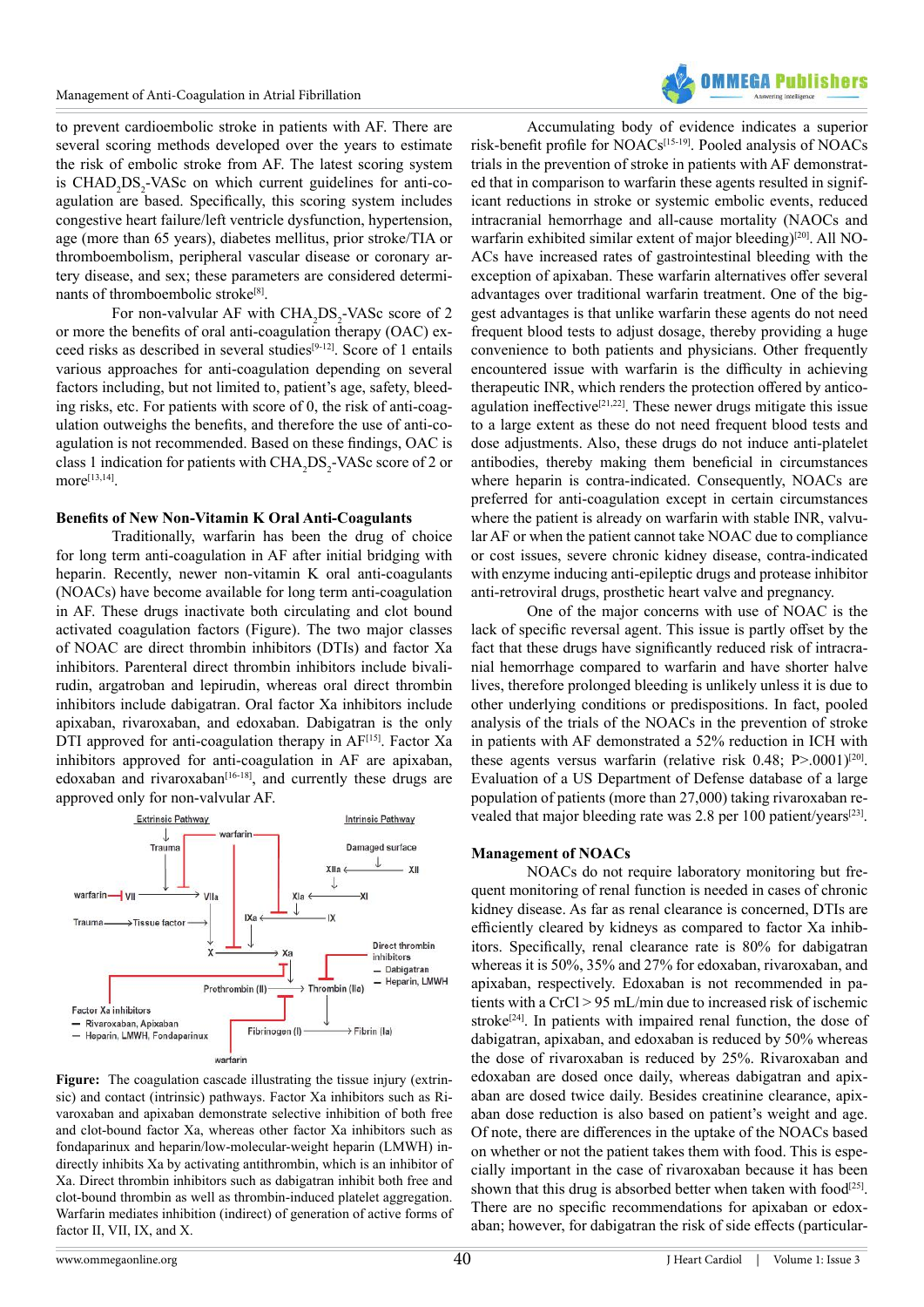

ly dyspepsia) is reduced if the drug is taken with food.

NOACs have demonstrated a significantly faster onset of therapeutic effect with significantly shorter half-life compared to warfarin. Although NOACs appear to represent alternatives with more straight forward management than that of warfarin, there are many important issues that need to be addressed in the use of these drugs. One of the major issues is management of bleeding. It is very difficult to assess risk of significant bleeding as the dose response assessment is a big challenge with NOACs due to lack of commercially available assays. Efforts are under way to discover novel agents (to be used as antidotes) or reversal agents (to correct the anticoagulant effects of NOACs) that are safe and effective for routine use. Currently, management of bleeding episodes in patients taking NOACs include stopping the drug and providing supportive care. In life threatening cases, activated and inactivated prothrombin complex concentrates such as FEIBA (factor VIII inhibitor bypassing agent) or K centra can be give[n\[26\].](#page-3-11) Anti-fibrinolytic agent (e.g. tranexamic acid) may also be used in less severe cases. Andexanet Alfa, which is a recombinant modified Factor Xa molecule, is currently being developed as an antidote for patients receiving a Factor Xa inhibitor who suffer a major bleeding episode. A Phase 3 study, the ANNEXA-A (Andexanet Alfa a Novel Antidote to the Anticoagulant Effects of FXA Inhibitors-Apixaban), was presented at the American Heart Association 2014 Scientific Session and it showed a rapid normalization of anti-factor Xa and thrombin levels [ANNEXA™ A: a Phase 3 randomized, double-blind, placebo-controlled trial, demonstrating reversal of apixaban-induced anticoagulation in older subjects by Andexanet Alfa (PRT064445), a universal antidote for factor Xa (fXa) inhibitors (abstract-Circulation 2014;130: 2105–26]. This was followed by a phase 3 trial ANNEXA-R demonstrating safety and efficacy of Andexanet Alfa and showing a rapid near complete reversal of anticoagulation effects of rivaroxaban. A specific antidote for dabigatran is Idarucizumab, which has been developed by Boehringer Ingelheim. Another Phase 3 study, the RE-VERSE AD (A Study of the Reversal Effects of Idarucizumab on Active Dabigatran), is already under way in patients with dabigatran-induced bleeding or those requiring emergency surgery.

Another issue in the use of NOACs is peri-procedural management of these drugs. Expert consensus and guidelines recommend administration of anticoagulation at least during and after procedures<sup>[27,28]</sup>. Studies in patients with AF undergoing ablation have shown that major bleeding and stroke/thromboembolic rates were similar with apixaban, rivaroxaban, and warfarin<sup>[29,30]</sup>. Several post-hoc analyses of phase 3 trials suggest equivalence between warfarin and the newer drugs in minority of patients who underwent cardioversion and/or RFA[\[3](#page-3-14)1-33]. Multiple observational studies have shown that newer drugs are equivalent to warfari[n\[34-37\].](#page-3-15) Recently published VENTURE-AF trial is the first randomized controlled trial of a non-vitamin K oral anticoagulant versus warfarin in patients with AF under-going ablation<sup>[\[28\]](#page-3-16)</sup>. Patients enrolled in the VENTURE-AF trial were randomized to receive uninterrupted warfarin (target international normalized ratio  $= 2-3$ ) versus uninterrupted rivaroxaban (dosage 20 mg)<sup>[29]</sup>. The results provide conclusive evidence of safety of using rivaroxaban in patients with AF undergoing catheter ablation. This study demonstrated that the use of uninterrupted oral rivaroxaban was feasible and event rates were similar to those obtained with uninterrupted warfarin therapy in

non valvular AF undergoing catheter ablation.

## **Future Directions for Stroke Prevention in AF Patients**

There are several other alternative anticoagulants (factor Xa inhibitors, betrixaban and darexaban, and the direct thrombin inhibitor, AZD0837) which are in the development stage that aim to offer better safety profile and efficacy. A variety of anticoagulant strategies (polyphosphate inhibitors, factor VIII inhibitor, thrombomodulin, tissue factor pathway inhibitors, factor IXa inhibitor, factor XI inhibitor, factor XIIa inhibitor) targeting the above mentioned pathways (and other pathways not described here) in the coagulation cascade are in developmental stages. Further research is needed to determine the exact pathways involved in embolic stroke in AF patients. One of the major contributions to the pathogenesis in causing cardioembolic stroke is the stagnation of blood in left atrial appendage (LAA) and resultant formation of blood clot in LA[A\[38\].](#page-4-0) Hence, closure of LAA and isolating it from the main left atrial chamber may prevent formation of blood clots and cardioembolic strokes. Several surgical and non-surgical modalities are underway to prevent formation of blood clot in LAA. One of this modality involves placing a closure device in LAA and preventing blood clot formation. A similar device (Watchman device) was shown to be non-inferior to warfarin therapy in prevention of cardio-embolic strokes<sup>[\[39\]](#page-4-1)</sup>. Several other modalities to control blood clot formation and stroke in AF patients involve development of new drugs and procedures that target AF itself or to control rate and rhythm. Recently, major advances have been made in non-pharmacologic control of AF using techniques involving radio-frequency (RF) ablation or non-RF ablation of AF. In fact, catheter ablation has been shown to be more efficacious than anti-arrhythmic drug in maintaining normal sinus rhyth[m\[40\]](#page-4-2).

### **Conclusion**

The development of NOACs is a major breakthrough in anti-coagulation treatment for stroke prevention in AF. These newer anti-coagulants have greater efficacy with a more reliable and predictable anticoagulant effect without the need for laboratory monitoring, thereby offering a more convenient option for patients and physicians. However, these medications are expensive and have several unique characteristics, and therefore require utmost caution from physicians regarding prescription information based on latest guidelines and product packet inserts.

#### **References**

<span id="page-2-0"></span>[1. Go, A.S., Hylek, E.M., Phillips, K.A., et al. Prevalence of diagnosed](http://www.ncbi.nlm.nih.gov/pubmed/11343485) [atrial fibrillation in adults: national implications for rhythm manage](http://www.ncbi.nlm.nih.gov/pubmed/11343485)[ment and stroke prevention: the Anticoagulation and Risk Factors in](http://www.ncbi.nlm.nih.gov/pubmed/11343485) [Atrial Fibrillation \(ATRIA\) Study. \(2001\) JAMA 285\(18\): 2370-2375.](http://www.ncbi.nlm.nih.gov/pubmed/11343485)

<span id="page-2-1"></span>[<sup>2.</sup> Albers, G.W., Dalen, J.E., Laupacis, A., et al. Antithrombotic therapy](http://www.ncbi.nlm.nih.gov/pubmed/11157649) [in atrial fibrillation. \(2001\) Chest 119\(1 Suppl\): 194S-206S.](http://www.ncbi.nlm.nih.gov/pubmed/11157649)

<span id="page-2-2"></span>[<sup>3.</sup> Palacio, S., Hart, R.G. Neurologic manifestations of cardiogenic em](http://www.ncbi.nlm.nih.gov/pubmed/11754306)[bolism: an update. \(2002\) Neurol Clin 20\(1\): 179-193.](http://www.ncbi.nlm.nih.gov/pubmed/11754306)

<span id="page-2-3"></span>[<sup>4.</sup> Eriksson, S.E., Olsson, J.E. Survival and recurrent strokes in patients](http://www.ncbi.nlm.nih.gov/pubmed/11641580) [with different subtypes of stroke: a fourteen-year follow-up study.](http://www.ncbi.nlm.nih.gov/pubmed/11641580) [\(2001\) Cerebrovasc Dis 12\(3\): 171-180.](http://www.ncbi.nlm.nih.gov/pubmed/11641580)

[<sup>5.</sup> Kolominsky-Rabas, P.L., Weber, M., Gefeller, O., et al. Epidemiolo](http://www.ncbi.nlm.nih.gov/pubmed/11739965)[gy of ischemic stroke subtypes according to TOAST criteria: incidence,](http://www.ncbi.nlm.nih.gov/pubmed/11739965)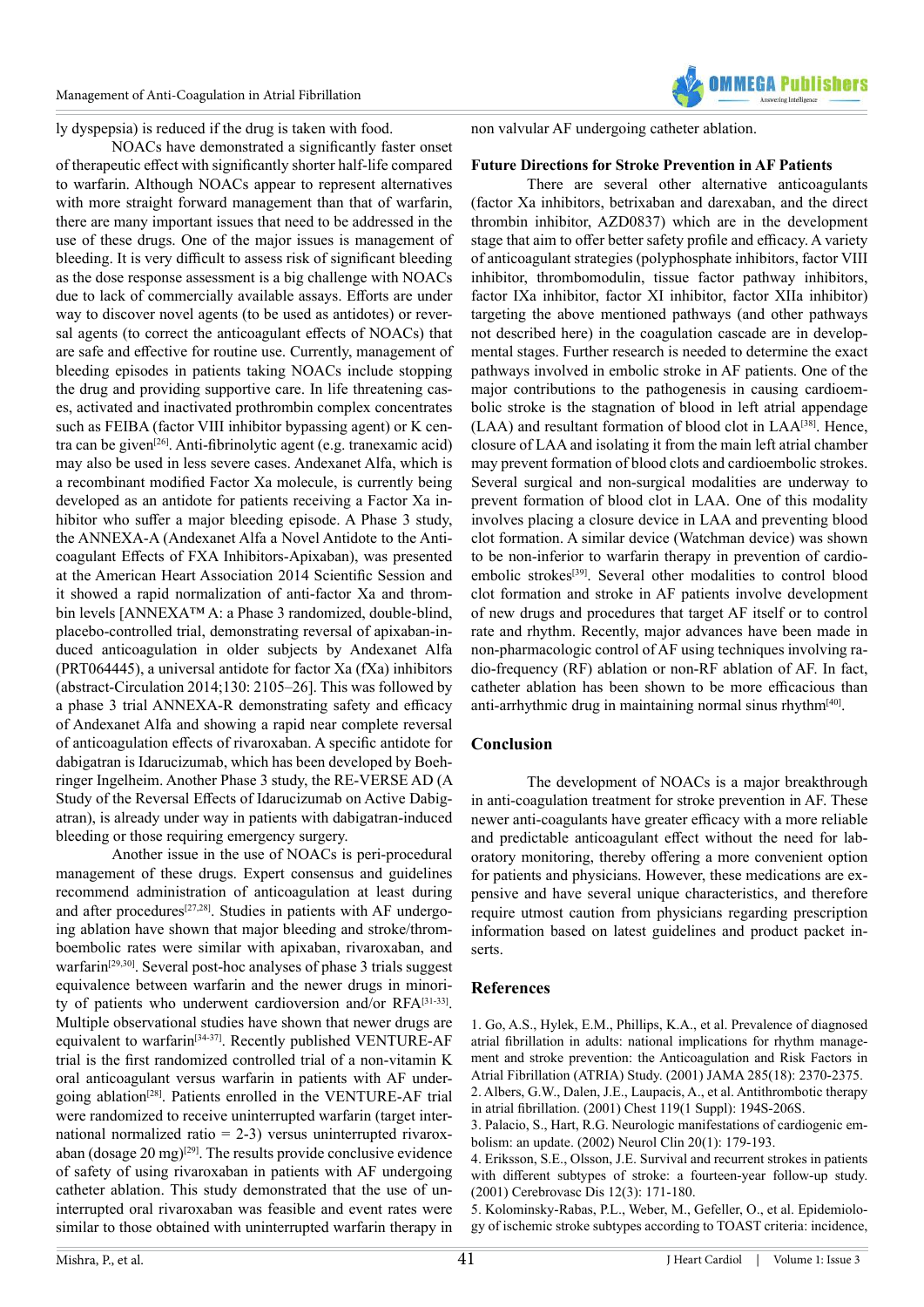

[recurrence, and long-term survival in ischemic stroke subtypes: a popu](http://www.ncbi.nlm.nih.gov/pubmed/11739965)[lation-based study. \(2001\) Stroke 32\(12\): 2735-2740.](http://www.ncbi.nlm.nih.gov/pubmed/11739965)

<span id="page-3-0"></span>[6. Bogousslavsky, J., Cachin, C., Regli, F., et al. Cardiac sources of](http://www.ncbi.nlm.nih.gov/pubmed/2046930)  [embolism and cerebral infarction--clinical consequences and vascular](http://www.ncbi.nlm.nih.gov/pubmed/2046930)  [concomitants: the Lausanne Stroke Registry. \(1991\) Neurology 41\(6\):](http://www.ncbi.nlm.nih.gov/pubmed/2046930)  [855-859.](http://www.ncbi.nlm.nih.gov/pubmed/2046930)

[7. Caplan, L.R. Brain embolism, revisited. \(1993\) Neurology 43\(7\):](http://www.ncbi.nlm.nih.gov/pubmed/8327124)  [1281-1287.](http://www.ncbi.nlm.nih.gov/pubmed/8327124)

<span id="page-3-1"></span>[8. Lip, G.Y., Halperin, J.L. Improving stroke risk stratification in atrial](http://www.ncbi.nlm.nih.gov/pubmed/20569748)  [fibrillation. \(2010\) Am J Med 123\(6\): 484-488.](http://www.ncbi.nlm.nih.gov/pubmed/20569748)

<span id="page-3-2"></span>[9. Friberg, L., Rosenqvist, M., Lip, G.Y. Net clinical benefit of warfarin](http://www.ncbi.nlm.nih.gov/pubmed/22514252)  [in patients with atrial fibrillation: a report from the Swedish atrial fibril](http://www.ncbi.nlm.nih.gov/pubmed/22514252)[lation cohort study. \(2012\) Circulation 125\(19\): 2298-2307.](http://www.ncbi.nlm.nih.gov/pubmed/22514252)

[10. Singer, D.E., et al. The net clinical benefit of warfarin anticoagula](http://annals.org/article.aspx?articleid=744699)[tion in atrial fibrillation. \(2009\) Ann Intern Med 151\(5\): 297-305.](http://annals.org/article.aspx?articleid=744699)

[11. Olesen, J.B., Lip, G.Y., Lindhardsen, J., et al. Risks of thromboem](http://www.ncbi.nlm.nih.gov/pubmed/21789337)[bolism and bleeding with thromboprophylaxis in patients with atrial](http://www.ncbi.nlm.nih.gov/pubmed/21789337)  [fibrillation: A net clinical benefit analysis using a 'real world' nation](http://www.ncbi.nlm.nih.gov/pubmed/21789337)[wide cohort study. \(2011\) Thromb Haemost 106\(4\): 739-749.](http://www.ncbi.nlm.nih.gov/pubmed/21789337)

[12. Banerjee, A., Lane, D.A., Torp-Pedersen, C., et al., Net clinical](http://www.ncbi.nlm.nih.gov/pubmed/22186961)  [benefit of new oral anticoagulants \(dabigatran, rivaroxaban, apixaban\)](http://www.ncbi.nlm.nih.gov/pubmed/22186961)  [versus no treatment in a 'real world' atrial fibrillation population: a](http://www.ncbi.nlm.nih.gov/pubmed/22186961)  [modelling analysis based on a nationwide cohort study. \(2012\) Thromb](http://www.ncbi.nlm.nih.gov/pubmed/22186961)  [Haemost 107\(3\): 584-589.](http://www.ncbi.nlm.nih.gov/pubmed/22186961)

<span id="page-3-3"></span>[13. Anderson, J.L., Halperin, J.L., Albert, N.M., et al. Management of](http://www.ncbi.nlm.nih.gov/pubmed/23558044)  [patients with atrial fibrillation \(compilation of 2006 ACCF/AHA/ESC](http://www.ncbi.nlm.nih.gov/pubmed/23558044)  [and 2011 ACCF/AHA/HRS recommendations\): a report of the Ameri](http://www.ncbi.nlm.nih.gov/pubmed/23558044)[can College of Cardiology/American Heart Association Task Force on](http://www.ncbi.nlm.nih.gov/pubmed/23558044)  [Practice Guidelines. \(2013\) J Am Coll Cardiol 61\(18\): 1935-1944.](http://www.ncbi.nlm.nih.gov/pubmed/23558044)

[14. Camm, A.J., et al. 2012 focused update of the ESC Guidelines for](http://www.ncbi.nlm.nih.gov/pubmed/22922413)  [the management of atrial fibrillation: an update of the 2010 ESC Guide](http://www.ncbi.nlm.nih.gov/pubmed/22922413)[lines for the management of atrial fibrillation. Developed with the spe](http://www.ncbi.nlm.nih.gov/pubmed/22922413)[cial contribution of the European Heart Rhythm Association. \(2012\)](http://www.ncbi.nlm.nih.gov/pubmed/22922413)  [Eur Heart J 33\(21\): 2719-2747.](http://www.ncbi.nlm.nih.gov/pubmed/22922413)

<span id="page-3-4"></span>[15. Connolly, S.J., Lip, G.Y., De Caterina, R., et al. Dabigatran ver](http://www.ncbi.nlm.nih.gov/pubmed/22922413)[sus warfarin in patients with atrial fibrillation. \(2009\) N Engl J Med](http://www.ncbi.nlm.nih.gov/pubmed/22922413)  [361\(12\): 1139-1151.](http://www.ncbi.nlm.nih.gov/pubmed/22922413)

<span id="page-3-5"></span>[16. Granger, C.B., Alexander, J.H., McMurray, J.J., et al. Apixaban ver](http://www.ncbi.nlm.nih.gov/pubmed/21870978)[sus warfarin in patients with atrial fibrillation. \(2011\) N Engl J Med](http://www.ncbi.nlm.nih.gov/pubmed/21870978)  [365\(11\): 981-992.](http://www.ncbi.nlm.nih.gov/pubmed/21870978)

[17. Patel, M.R., Mahaffey, K.W., Garg, J., et al. Rivaroxaban versus](http://www.ncbi.nlm.nih.gov/pubmed/21830957)  [warfarin in nonvalvular atrial fibrillation. \(2011\) N Engl J Med 365\(10\):](http://www.ncbi.nlm.nih.gov/pubmed/21830957)  [883-891.](http://www.ncbi.nlm.nih.gov/pubmed/21830957)

[18. Giugliano, R.P., Ruff, C.T. Braunwald, E., et al. Edoxaban ver](http://www.ncbi.nlm.nih.gov/pubmed/24251359)[sus warfarin in patients with atrial fibrillation. \(2013\) N Engl J Med](http://www.ncbi.nlm.nih.gov/pubmed/24251359)  [369\(22\): 2093-104.](http://www.ncbi.nlm.nih.gov/pubmed/24251359)

[19. Torinuki, W., Tagami, H. The role of complement in UVB-induced](http://www.ncbi.nlm.nih.gov/pubmed/2431574)  [inflammation. \(1986\) Acta Derm Venereol 66\(5\): 386-390.](http://www.ncbi.nlm.nih.gov/pubmed/2431574)

<span id="page-3-6"></span>[20. Ruff, C.T., Giugliano, R.P., Braunwald, E., et al. Comparison of the](http://www.ncbi.nlm.nih.gov/pubmed/24315724)  [efficacy and safety of new oral anticoagulants with warfarin in patients](http://www.ncbi.nlm.nih.gov/pubmed/24315724)  [with atrial fibrillation: a meta-analysis of randomised trials. \(2014\) Lan](http://www.ncbi.nlm.nih.gov/pubmed/24315724)[cet 383\(9921\): 955-962.](http://www.ncbi.nlm.nih.gov/pubmed/24315724)

<span id="page-3-7"></span>[21. Connolly, S.J., Pogue, J., Eikelboom, J., et al. Benefit of oral anti](http://www.ncbi.nlm.nih.gov/pubmed/18955670)[coagulant over antiplatelet therapy in atrial fibrillation depends on the](http://www.ncbi.nlm.nih.gov/pubmed/18955670)  [quality of international normalized ratio control achieved by centers](http://www.ncbi.nlm.nih.gov/pubmed/18955670)  [and countries as measured by time in therapeutic range. \(2008\) Circula](http://www.ncbi.nlm.nih.gov/pubmed/18955670)[tion 118\(20\): 2029-2037.](http://www.ncbi.nlm.nih.gov/pubmed/18955670)

[22. Morgan, C.L., McEwan, P., Tukiendorf, A., et al. Warfarin treatment](http://www.ncbi.nlm.nih.gov/pubmed/19062079)  [in patients with atrial fibrillation: observing outcomes associated with](http://www.ncbi.nlm.nih.gov/pubmed/19062079)  [varying levels of INR control. \(2009\) Thromb Res 124\(1\): 37-41.](http://www.ncbi.nlm.nih.gov/pubmed/19062079)

<span id="page-3-8"></span>[23. Tamayo, S., Frank Peacock, W., Patel, M. et al. Characterizing ma](http://www.ncbi.nlm.nih.gov/pubmed/25588595)[jor bleeding in patients with nonvalvular atrial fibrillation: a pharma](http://www.ncbi.nlm.nih.gov/pubmed/25588595)[covigilance study of 27 467 patients taking rivaroxaban. \(2015\) Clin](http://www.ncbi.nlm.nih.gov/pubmed/25588595)  [Cardiol 38\(2\): 63-68.](http://www.ncbi.nlm.nih.gov/pubmed/25588595)

<span id="page-3-9"></span>[24. Stampfuss, J., Kubitza D Becka, M., et al. The effect of food on](http://www.ncbi.nlm.nih.gov/pubmed/23458226)  [the absorption and pharmacokinetics of rivaroxaban. \(2013\) Int J Clin](http://www.ncbi.nlm.nih.gov/pubmed/23458226)  [Pharmacol Ther 51\(7\): 549-561.](http://www.ncbi.nlm.nih.gov/pubmed/23458226)

<span id="page-3-10"></span>[25. Marlu, R., Hodaj, E., Paris, A., et al. Effect of non-specific reversal](http://www.ncbi.nlm.nih.gov/pubmed/22627883) [agents on anticoagulant activity of dabigatran and rivaroxaban: a ran](http://www.ncbi.nlm.nih.gov/pubmed/22627883)[domised crossover ex vivo study in healthy volunteers. \(2012\) Thromb](http://www.ncbi.nlm.nih.gov/pubmed/22627883) [Haemost 108\(2\): 217-24.](http://www.ncbi.nlm.nih.gov/pubmed/22627883)

<span id="page-3-11"></span>[26. Fuster, V., Rydén, L.E., Cannom, D.S. et al. 2011 ACCF/AHA/HRS](http://www.ncbi.nlm.nih.gov/pubmed/21382897) [focused updates incorporated into the ACC/AHA/ESC 2006 guidelines](http://www.ncbi.nlm.nih.gov/pubmed/21382897) [for the management of patients with atrial fibrillation: a report of the](http://www.ncbi.nlm.nih.gov/pubmed/21382897) [American College of Cardiology Foundation/American Heart Associ](http://www.ncbi.nlm.nih.gov/pubmed/21382897)[ation Task Force on practice guidelines. \(2011\) Circulation 123\(10\):](http://www.ncbi.nlm.nih.gov/pubmed/21382897) [e269-367.](http://www.ncbi.nlm.nih.gov/pubmed/21382897)

<span id="page-3-12"></span>[27. Calkins, H., Kuck, K.H., Cappato, R., et al. 2012 HRS/EHRA/](http://www.ncbi.nlm.nih.gov/pubmed/22386883) [ECAS expert consensus statement on catheter and surgical ablation of](http://www.ncbi.nlm.nih.gov/pubmed/22386883) [atrial fibrillation: recommendations for patient selection, procedural](http://www.ncbi.nlm.nih.gov/pubmed/22386883) [techniques, patient management and follow-up, definitions, endpoints,](http://www.ncbi.nlm.nih.gov/pubmed/22386883) [and research trial design: a report of the Heart Rhythm Society \(HRS\)](http://www.ncbi.nlm.nih.gov/pubmed/22386883) [Task Force on Catheter and Surgical Ablation of Atrial Fibrillation. De](http://www.ncbi.nlm.nih.gov/pubmed/22386883)[veloped in partnership with the European Heart Rhythm Association](http://www.ncbi.nlm.nih.gov/pubmed/22386883) [\(EHRA\), a registered branch of the European Society of Cardiology](http://www.ncbi.nlm.nih.gov/pubmed/22386883) [\(ESC\) and the European Cardiac Arrhythmia Society \(ECAS\); and in](http://www.ncbi.nlm.nih.gov/pubmed/22386883) [collaboration with the American College of Cardiology \(ACC\), Amer](http://www.ncbi.nlm.nih.gov/pubmed/22386883)[ican Heart Association \(AHA\), the Asia Pacific Heart Rhythm Society](http://www.ncbi.nlm.nih.gov/pubmed/22386883) [\(APHRS\), and the Society of Thoracic Surgeons \(STS\). Endorsed by](http://www.ncbi.nlm.nih.gov/pubmed/22386883) [the governing bodies of the American College of Cardiology Founda](http://www.ncbi.nlm.nih.gov/pubmed/22386883)[tion, the American Heart Association, the European Cardiac Arrhyth](http://www.ncbi.nlm.nih.gov/pubmed/22386883)[mia Society, the European Heart Rhythm Association, the Society of](http://www.ncbi.nlm.nih.gov/pubmed/22386883) [Thoracic Surgeons, the Asia Pacific Heart Rhythm Society, and the](http://www.ncbi.nlm.nih.gov/pubmed/22386883) [Heart Rhythm Society. \(2012\) Heart Rhythm 9\(4\): 632-696 e21.](http://www.ncbi.nlm.nih.gov/pubmed/22386883)

<span id="page-3-16"></span>[28. Cappato, R., Marchlinski, F.E., Hohnloser, S.H., et al. Uninterrupt](http://www.ncbi.nlm.nih.gov/pubmed/25975659)[ed rivaroxaban vs. uninterrupted vitamin K antagonists for catheter](http://www.ncbi.nlm.nih.gov/pubmed/25975659) [ablation in non-valvular atrial fibrillation. \(2015\) Eur Heart J 36\(28\):](http://www.ncbi.nlm.nih.gov/pubmed/25975659) [1805-1811.](http://www.ncbi.nlm.nih.gov/pubmed/25975659)

<span id="page-3-13"></span>[29. Bin Abdulhak, A.A., Khan, A.R., Tleyjeh, I.M., et al. Safety and](http://www.ncbi.nlm.nih.gov/pubmed/23954918) [efficacy of interrupted dabigatran for peri-procedural anticoagulation](http://www.ncbi.nlm.nih.gov/pubmed/23954918) [in catheter ablation of atrial fibrillation: a systematic review and me](http://www.ncbi.nlm.nih.gov/pubmed/23954918)[ta-analysis. \(2013\) Europace 15\(10\): 1412-1420.](http://www.ncbi.nlm.nih.gov/pubmed/23954918)

<span id="page-3-14"></span>[30. Nagarakanti, R., Ezekowitz, M.D., Oldgren, J., et al. Dabigatran](http://www.ncbi.nlm.nih.gov/pubmed/21200007) [versus warfarin in patients with atrial fibrillation: an analysis of patients](http://www.ncbi.nlm.nih.gov/pubmed/21200007) [undergoing cardioversion. \(2011\) Circulation 123\(2\): 131-136.](http://www.ncbi.nlm.nih.gov/pubmed/21200007)

[31. Flaker, G., Lopes, R.D., Al-Khatib, S.M., et al. Efficacy and safety](http://www.ncbi.nlm.nih.gov/pubmed/24211508) [of apixaban in patients after cardioversion for atrial fibrillation: insights](http://www.ncbi.nlm.nih.gov/pubmed/24211508) [from the ARISTOTLE Trial \(Apixaban for Reduction in Stroke and](http://www.ncbi.nlm.nih.gov/pubmed/24211508) [Other Thromboembolic Events in Atrial Fibrillation\). \(2014\) J Am Coll](http://www.ncbi.nlm.nih.gov/pubmed/24211508) [Cardiol 63\(11\): 1082-1087.](http://www.ncbi.nlm.nih.gov/pubmed/24211508)

[32. Piccini, J.P., Stevens, S.R., Lokhnygina, Y., et al. Outcomes after](http://www.ncbi.nlm.nih.gov/pubmed/23500298) [cardioversion and atrial fibrillation ablation in patients treated with ri](http://www.ncbi.nlm.nih.gov/pubmed/23500298)[varoxaban and warfarin in the ROCKET AF trial. \(2013\) J Am Coll](http://www.ncbi.nlm.nih.gov/pubmed/23500298) [Cardiol 61\(19\): 1998-2006.](http://www.ncbi.nlm.nih.gov/pubmed/23500298)

[33. Providencia, R., Albenque, J.P., Combes, S., et al. Safety and effi](http://www.ncbi.nlm.nih.gov/pubmed/23878175)[cacy of dabigatran versus warfarin in patients undergoing catheter abla](http://www.ncbi.nlm.nih.gov/pubmed/23878175)[tion of atrial fibrillation: a systematic review and meta-analysis. \(2014\)](http://www.ncbi.nlm.nih.gov/pubmed/23878175) [Heart 100\(4\): 324-335.](http://www.ncbi.nlm.nih.gov/pubmed/23878175)

<span id="page-3-15"></span>[34. Steinberg, B.A., Hasselblad, V., Atwater, B.D. et al. Dabigatran for](http://www.ncbi.nlm.nih.gov/pubmed/23881249) [periprocedural anticoagulation following radiofrequency ablation for](http://www.ncbi.nlm.nih.gov/pubmed/23881249) [atrial fibrillation: a meta-analysis of observational studies. \(2013\) J In](http://www.ncbi.nlm.nih.gov/pubmed/23881249)[terv Card Electrophysiol 37\(3\): 213-221.](http://www.ncbi.nlm.nih.gov/pubmed/23881249)

[35. Lakkireddy, D., Reddy, Y.M., Di Biase, L., et al. Feasibility and](http://www.ncbi.nlm.nih.gov/pubmed/24412445) [safety of uninterrupted rivaroxaban for periprocedural anticoagulation](http://www.ncbi.nlm.nih.gov/pubmed/24412445) [in patients undergoing radiofrequency ablation for atrial fibrillation: re](http://www.ncbi.nlm.nih.gov/pubmed/24412445)[sults from a multicenter prospective registry. \(2014\) J Am Coll Cardiol](http://www.ncbi.nlm.nih.gov/pubmed/24412445) [63\(10\): 982-988.](http://www.ncbi.nlm.nih.gov/pubmed/24412445)

[36. Lakkireddy, D., Reddy, Y.M., Di Biase, L., et al. Feasibility and](http://www.ncbi.nlm.nih.gov/pubmed/22305113) [safety of dabigatran versus warfarin for periprocedural anticoagulation](http://www.ncbi.nlm.nih.gov/pubmed/22305113) [in patients undergoing radiofrequency ablation for atrial fibrillation: re](http://www.ncbi.nlm.nih.gov/pubmed/22305113)[sults from a multicenter prospective registry. \(2012\) J Am Coll Cardiol](http://www.ncbi.nlm.nih.gov/pubmed/22305113) [59\(13\): 1168-1174.](http://www.ncbi.nlm.nih.gov/pubmed/22305113)

[37. Transesophageal echocardiographic correlates of thromboembolism](http://www.ncbi.nlm.nih.gov/pubmed/9537937) [in high-risk patients with nonvalvular atrial fibrillation. The Stroke Pre](http://www.ncbi.nlm.nih.gov/pubmed/9537937)-